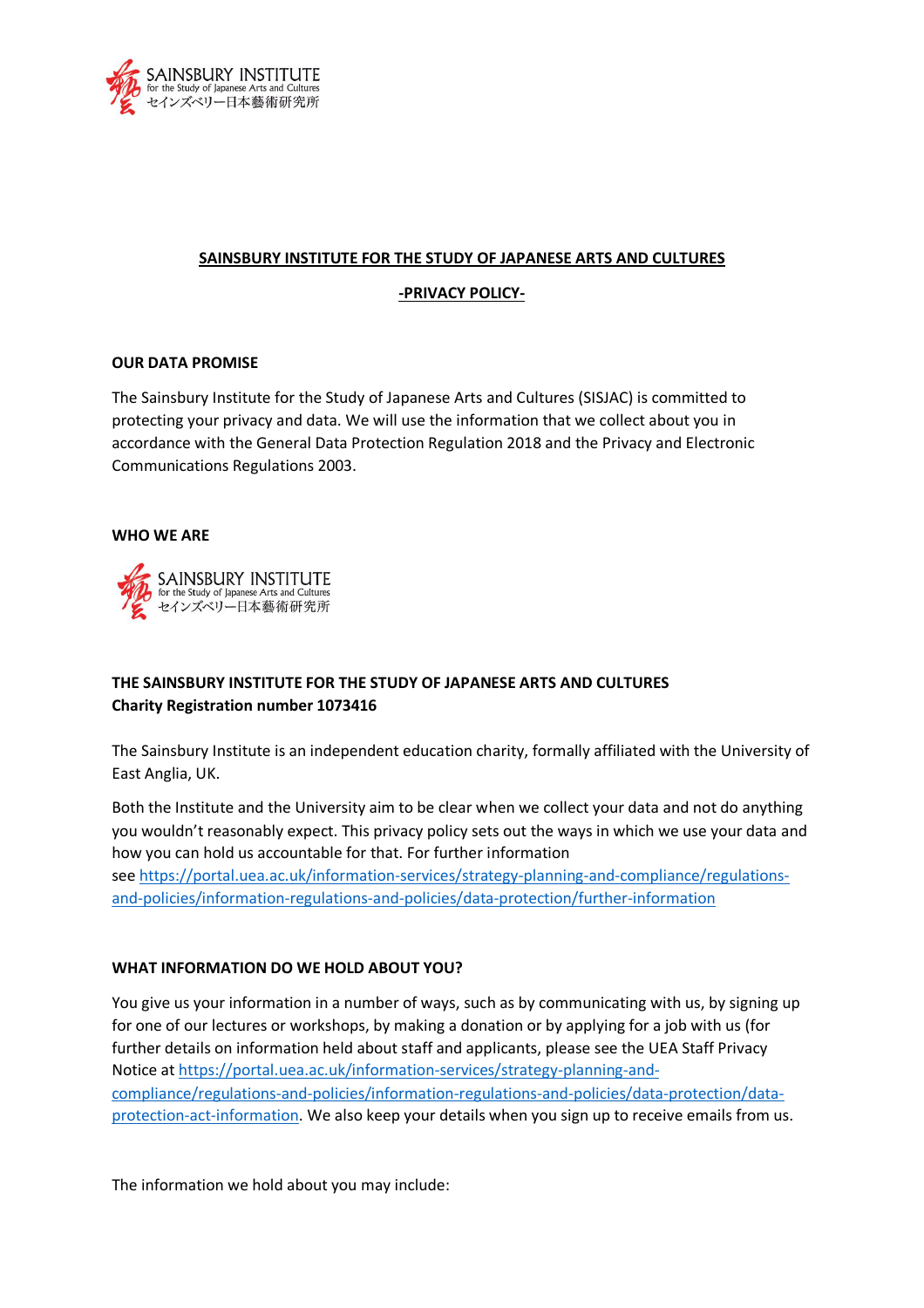

- Your name
- Postal address
- Telephone number
- Email address
- Gift Aid declaration
- Your preferences for how we communicate with you about our activities
- Information that is available publicly
- Records of enquiries or complaints
- Records of event attendance
- Dietary Requirements for Event Catering
- Your personal feedback on lectures and events

We may record any health or disability data that you have given us, to ensure accessibility to our events.

We keep a record of the emails we send you, and we may track whether you receive or open them so we can make sure we are sending you the most relevant information.

## **HOW DO WE USE YOUR DATA?**

Information is used to inform you of events or activities that we think may be of interest to you.

The Sainsbury Institute will use the information you provide to be in touch with you and to provide updates and events information. Wherever possible, we will use email rather than posted mail.

You can change your mind at any time by clicking the unsubscribe link in the footer of any email you receive from us, or by contacting us at sisjac@sainsbury-institute.org.

We will treat your information with respect. For more information about our privacy policy please visit our website.

We use MailChimp as our communication automation platform.

We may use your data to:

- respond to any information that you have asked for
- contact you if there are any important changes to a lecture or event that you have booked
- process gift aided donations
- process book purchases
- keep a record of your relationship with us
- tell you about new events and updates on our activities
- tell you about opportunities to support us

#### **THE LEGAL BASIS FOR OUR USE OF YOUR PERSONAL INFORMATION**

With your consent, we will use your information to: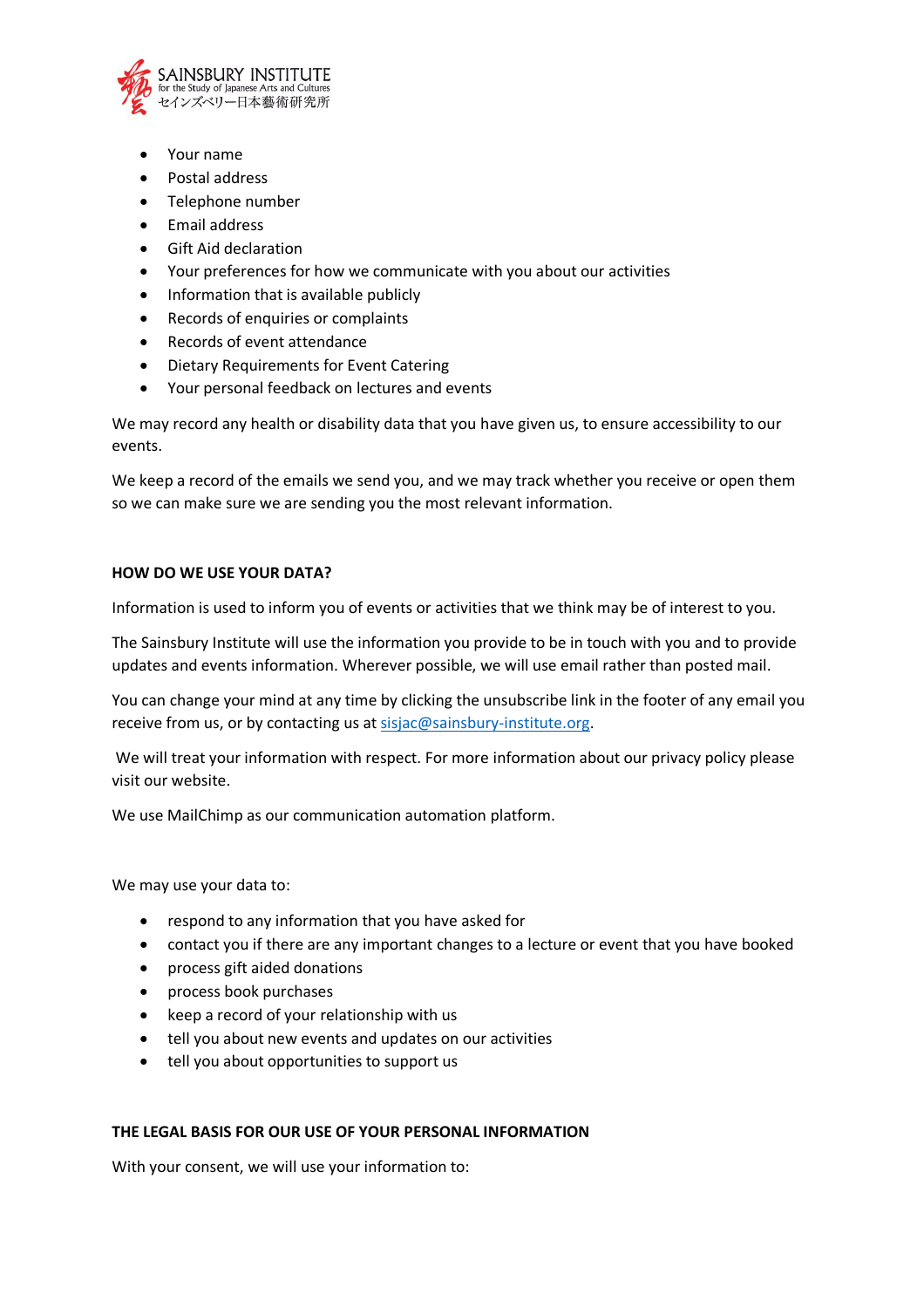

- keep in contact with you and, where appropriate, to perform any contract we have with you
- comply with the law
- protect your vital interests
- fulfil public task/statutory responsibility
- Legitimate interests
- Legal obligation- to comply with the law

If you do not want to receive information about our events or E-magazine, you can change any of your contact preferences at any time by contacting us via the contact details at the end of this policy.

If you have made a donation and a Gift Aid declaration, we are obliged to keep the declaration and the details of the person who made it, for six years. For data supplied as part of a job application to us, The University of East Anglia will keep your details for twelve months from date of appointment of successful candidate, then delete it.

## **THIRD PARTIES**

We will not share any of your personal details with any other third parties without your agreement, unless required in order to fulfil our contract with you, or allowed by law (for instance, if a safeguarding issue arises).

Our website may contain links to and from the websites of other organisations. If you follow a link to any of these websites, please note that these websites have their own privacy policies and that we do not accept any responsibility or liability for these policies. Please check these policies before you submit any personal data to these websites.

#### **GIVING YOU CONTROL**

If you wish to hear from us, we will tell you about lectures and events and opportunities to support us. You can opt out from these communications at any time - every email, or post sent to you, will tell you how to do this.

#### **HOW WE KEEP YOUR DATA SAFE**

Your personal data will be held and processed on the Sainsbury Institute's systems. Your data is always held securely. Access to personal information is strictly controlled. It is held in the UK and the processes are EU compliant. We may need to disclose your details if required to the police, regulatory bodies or legal advisors.

## **CHANGES TO THIS POLICY**

We may change this Privacy Policy from time to time. If we make any significant changes in the way we treat your personal information we will make this clear on our website.